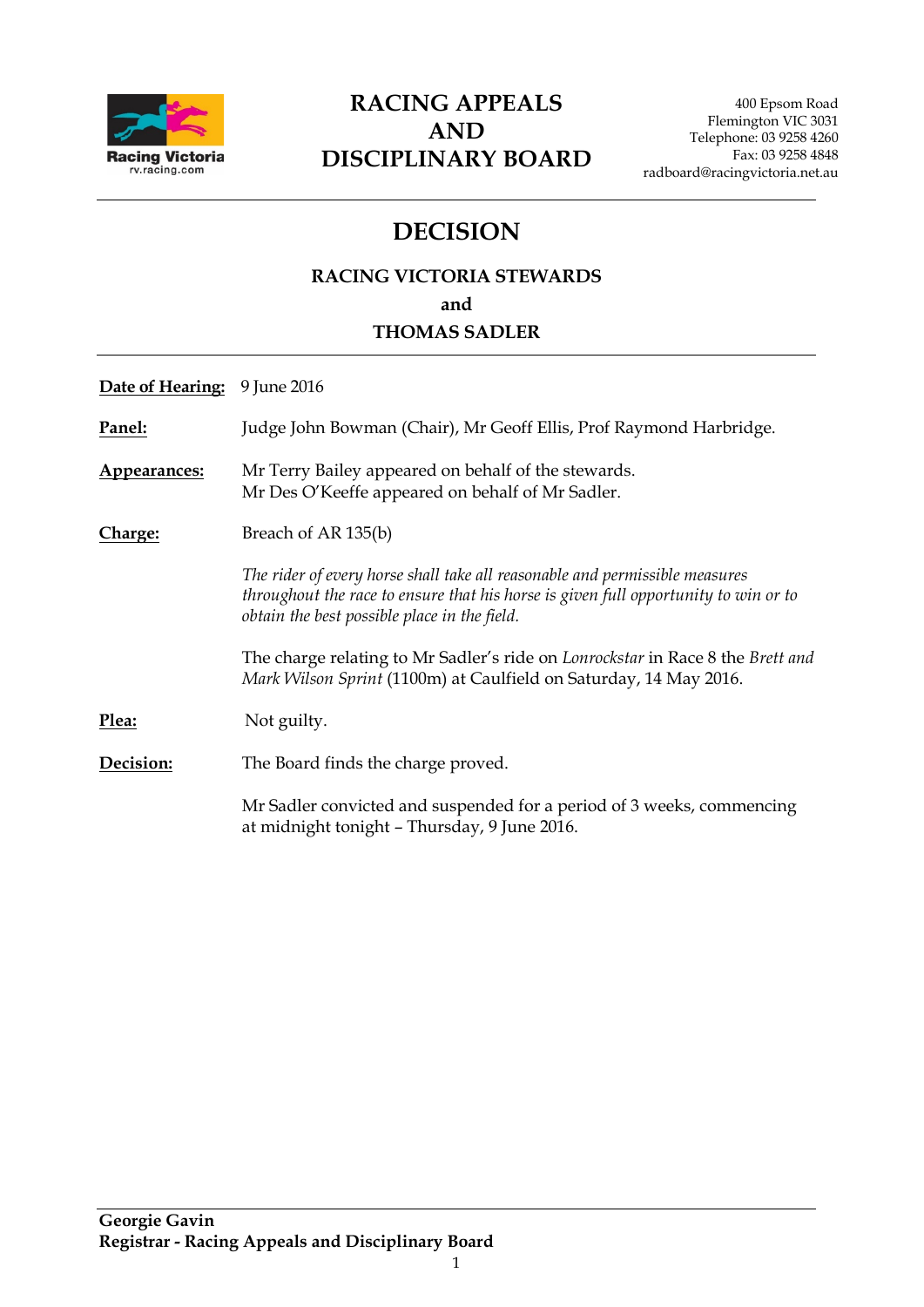# **TRANSCRIPT OF PROCEEDINGS**

#### **RACING APPEALS AND DISCIPLINARY BOARD**

\_\_\_\_\_\_\_\_\_\_\_\_\_\_\_\_\_\_\_\_\_\_\_\_\_\_\_\_\_\_\_\_\_\_\_\_\_\_\_\_\_\_\_\_\_\_\_\_\_\_\_\_\_\_\_\_\_\_\_\_\_\_\_

**HIS HONOUR JUDGE J. BOWMAN, Chairman MR G. ELLIS PROF R. HARBRIDGE**

#### **EXTRACT OF PROCEEDINGS**

**DECISION**

#### **RACING VICTORIA STEWARDS v THOMAS SADLER**

**IN THE MATTER OF THE BRETT AND MARK WILSON SPRINT OVER 1100 METRES**

#### **MELBOURNE**

#### **THURSDAY, 9 JUNE 2016**

MR T. BAILEY appeared on behalf of the RVL Stewards

MR D. O'KEEFFE appeared on behalf of Mr T. Sadler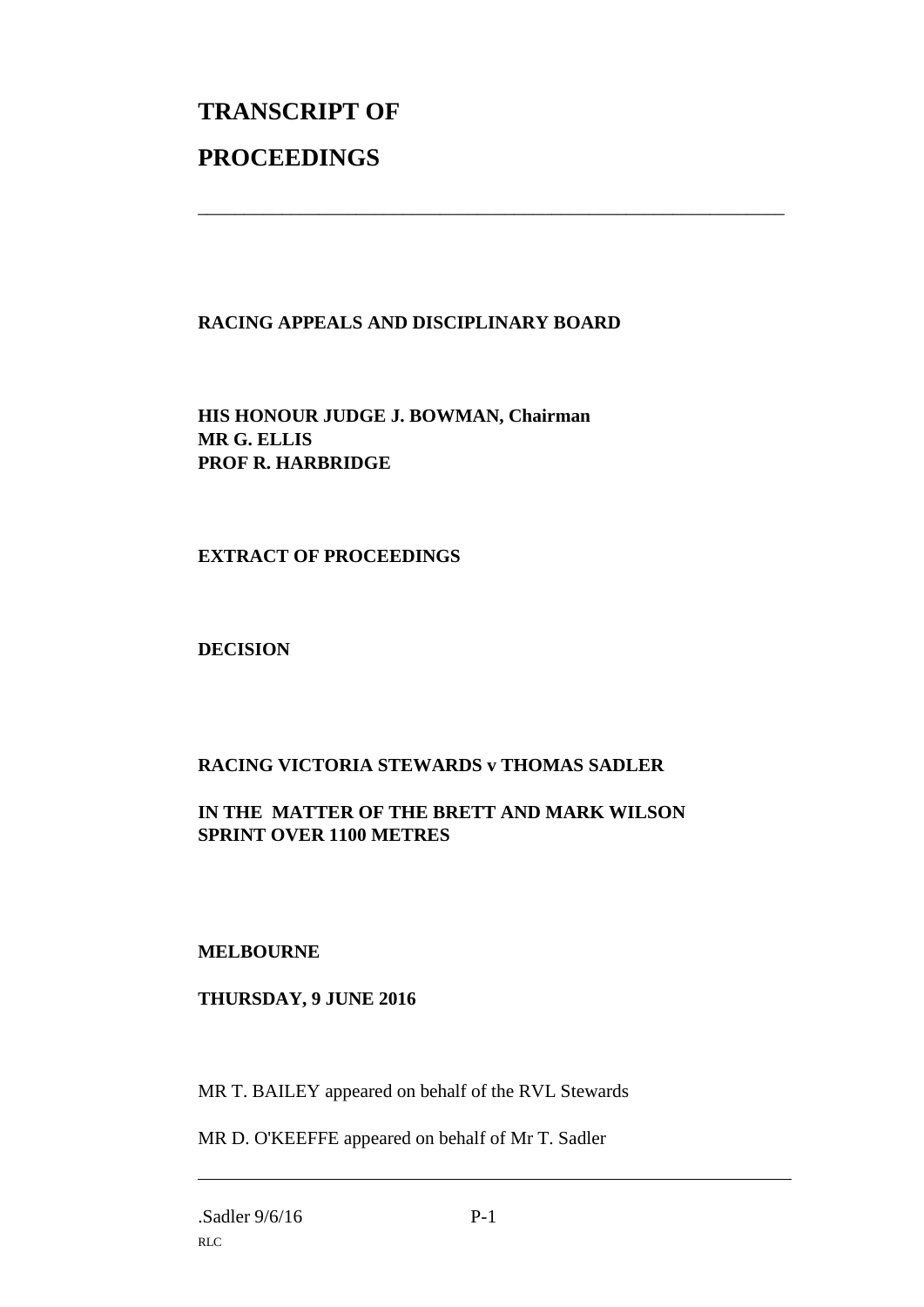CHAIRMAN: Mr Thomas Sadler, you have pleaded not guilty to a charge pursuant to AR 135(b), when at Caulfield on 14 May 2016, when riding Lonrockstar in the Brett and Mark Wilson Sprint over 1100 metres, you failed to take all reasonable and permissible measures throughout the race to ensure that your horse was given full opportunity to win or to obtain the best possible place in the field. The parts of the race which form the foundation of the charge involve from the 800-metre mark and the 400-metre mark, when Lonrockstar was last, a couple of lengths behind the second-last horse, Taddei Tondo, ridden by Patrick Moloney. Secondly, near the 250-metre mark, you elected not to take a clear run outside Good Offa and Spreadeagled and instead elected to shift back to where there was no clear running. The horse was then held up, could not get that clear run, and was switched back out.

We wish to make one thing clear at the outset: this is a charge pursuant to AR 135(b), not 135(a). There is no suggestion of dishonesty or anything untoward. Mr Bailey, on behalf of the Stewards, quite properly explained that in clear terms. To use racing terms, there is no suggestion that this horse was pulled up.

What is asserted is that this ride, viewed objectively, was culpable, in the sense that it fell below the standards of a jockey in Mr Sadler's situation, that is using the words of the type employed in decisions such as Munce, Lee and Nikolic.

We have viewed the patrol films and read the transcript. We have heard the evidence of Mr Thomas Sadler, the evidence of the trainer of Lonrockstar,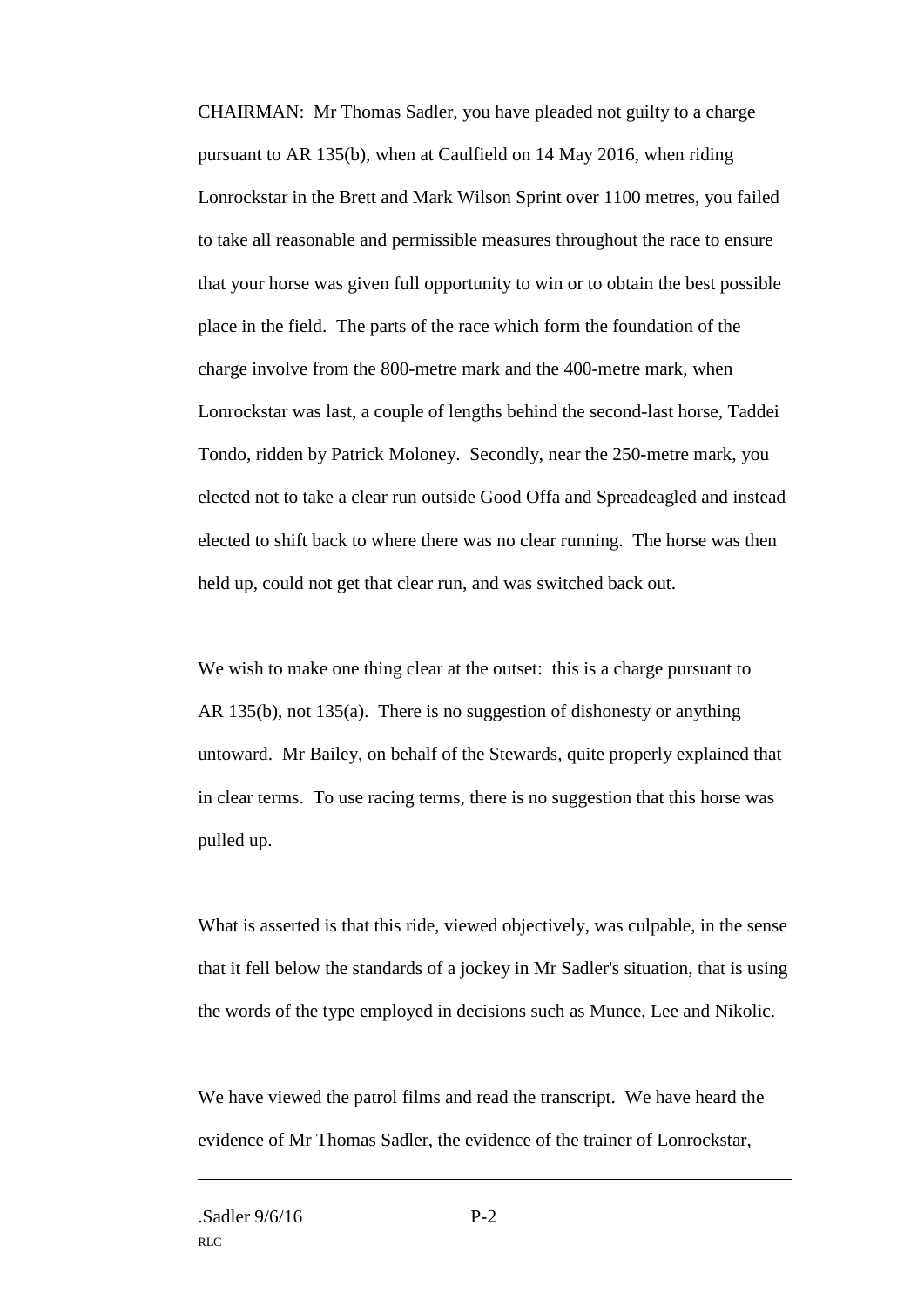Mr Thomas Sadler's father, Mr John Sadler, and the expert evidence of Mr Danny Brereton. We also appreciate the careful and helpful written and oral submissions that have been made.

We are of the unanimous view that this charge has been made out. Whilst the horse is one that comes from behind and tends to drop out early, we feel that Lonrockstar, in a race over 1100 metres, should have been in closer contact with the field and in particular there should have been some effort by Mr Sadler to improve its position at least by the 400-metre mark. We are even more emphatic in our view that the horse should have been moved out to the outside of Spreadeagled in the straight. Mr Sadler almost moves the horse outside Spreadeagled. He had about one horse width to go for clear running. Instead he made an obvious decision to go back to the inside behind a pack of horses, apparently in the hope of following Patrick Moloney's horse through a gap. By that time, he was about four horses off the fence and going nowhere. He then eased back out to about six horses off the fence but the race was over.

All told, this was a very poor ride, culminating in a bad decision. This was a Saturday metropolitan meeting. Owners, trainers and the public are entitled to expect that their horse will be given full opportunity to win or to obtain the best possible place in the field. That did not happen with Lonrockstar. This was worse than a mere error of judgment. Viewed objectively, it was a very poor ride, below the standards expected of a jockey in such a race and in the situation of Mr Sadler. So, as said, we find the charge proven.